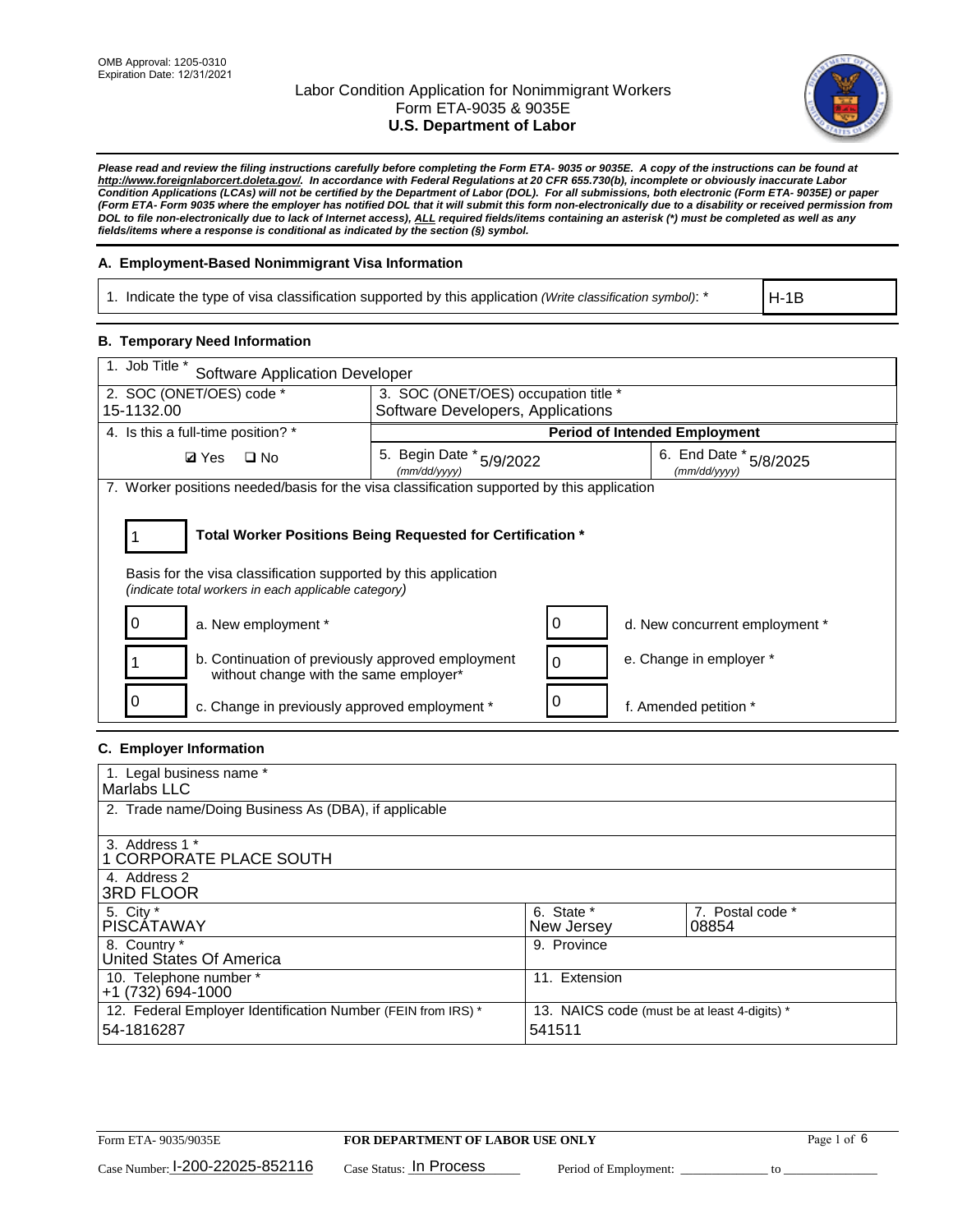

## **D. Employer Point of Contact Information**

**Important Note**: The information contained in this Section must be that of an employee of the employer who is authorized to act on behalf of the employer in labor certification matters. The information in this Section must be different from the agent or attorney information listed in Section E, unless the attorney is an employee of the employer.

| 1. Contact's last (family) name *               | 2. First (given) name * |                          | 3. Middle name(s)         |
|-------------------------------------------------|-------------------------|--------------------------|---------------------------|
| Vidyadharan                                     | Sanjay                  |                          |                           |
| 4. Contact's job title *<br>Chief Legal Officer |                         |                          |                           |
| 5. Address 1 *<br>1 CORPORATE PLACE SOUTH       |                         |                          |                           |
| 6. Address 2<br>3RD FLOOR                       |                         |                          |                           |
| 7. City $*$<br><b>PISCÁTAWAY</b>                |                         | 8. State *<br>New Jersey | 9. Postal code *<br>08854 |
| 10. Country *<br>United States Of America       |                         | 11. Province             |                           |
| 12. Telephone number *                          | 13. Extension           | 14. E-Mail address       |                           |
| +1 (732) 694-1000                               | 1600                    | sanjay@marlabs.com       |                           |

### **E. Attorney or Agent Information (If applicable)**

**Important Note**: The employer authorizes the attorney or agent identified in this section to act on its behalf in connection with the filing of this application.

| 1. Is the employer represented by an attorney or agent in the filing of this application? *<br>If "Yes," complete the remainder of Section E below. |                         | $\square$ Yes | <b>ØNo</b>                    |                   |                                                      |  |
|-----------------------------------------------------------------------------------------------------------------------------------------------------|-------------------------|---------------|-------------------------------|-------------------|------------------------------------------------------|--|
| 2. Attorney or Agent's last (family) name §                                                                                                         | 3. First (given) name § |               |                               | 4. Middle name(s) |                                                      |  |
| 5. Address 1 §                                                                                                                                      |                         |               |                               |                   |                                                      |  |
| 6. Address 2                                                                                                                                        |                         |               |                               |                   |                                                      |  |
| 7. City §                                                                                                                                           |                         | 8. State §    |                               |                   | 9. Postal code §                                     |  |
| 10. Country §                                                                                                                                       |                         | 11. Province  |                               |                   |                                                      |  |
| 12. Telephone number §                                                                                                                              | 13. Extension           |               | 14. E-Mail address            |                   |                                                      |  |
| 15. Law firm/Business name §                                                                                                                        |                         |               | 16. Law firm/Business FEIN §  |                   |                                                      |  |
| 17. State Bar number (only if attorney) §                                                                                                           |                         |               | standing (only if attorney) § |                   | 18. State of highest court where attorney is in good |  |
| 19. Name of the highest State court where attorney is in good standing (only if attorney) §                                                         |                         |               |                               |                   |                                                      |  |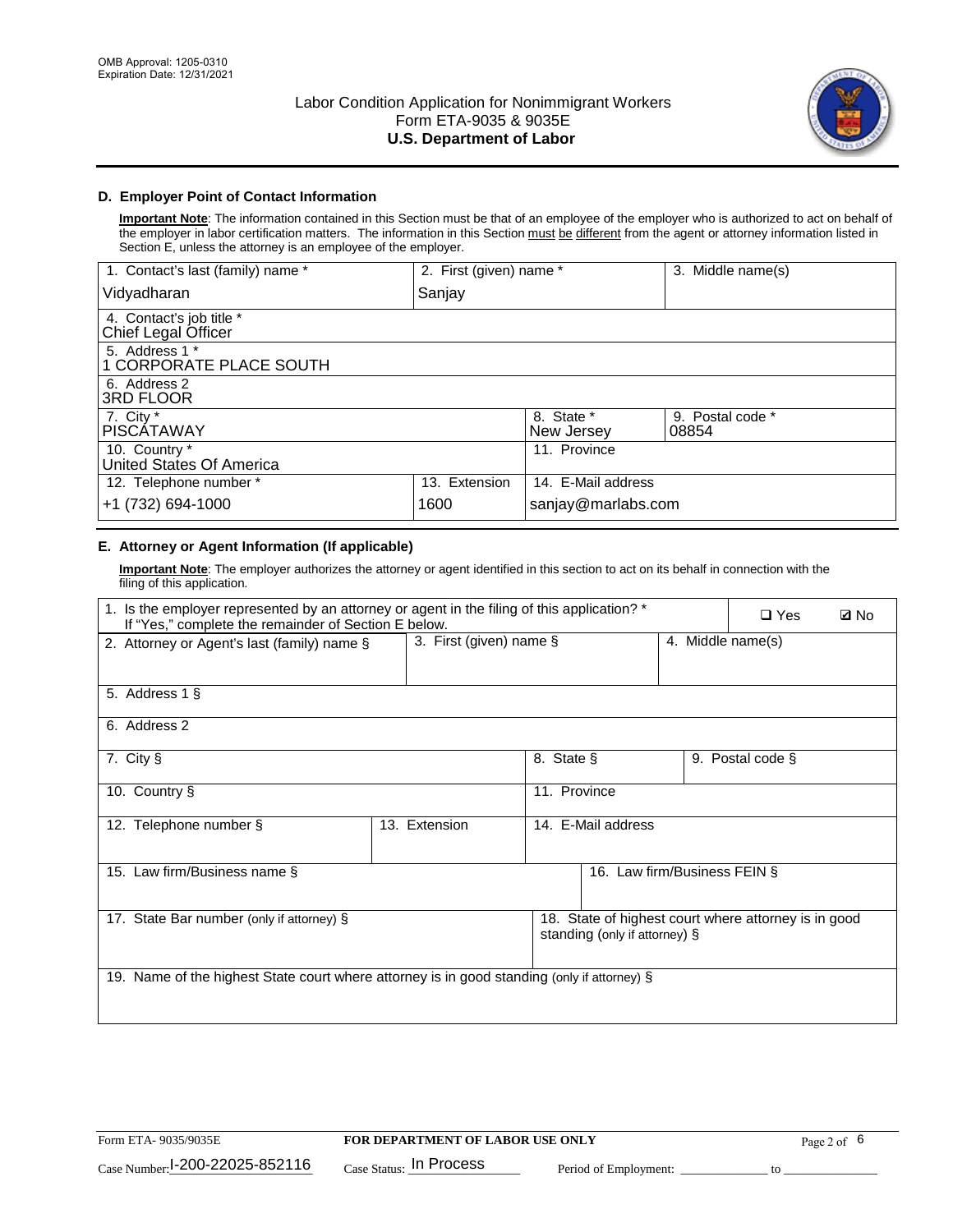

#### **F. Employment and Wage Information**

**Important Note**: The employer must define the intended place(s) of employment with as much geographic specificity as possible. Each intended place(s) of employment listed below must be the worksite or physical location where the work will actually be performed and cannot be a P.O. Box. The employer must identify all intended places of employment, including those of short duration, on the LCA. 20 CFR 655.730(c)(5). If the employer is submitting this form non-electronically and the work is expected to be performed in more than one location, an attachment must be submitted in order to complete this section. An employer has the option to use either a single Form ETA-9035/9035E or multiple forms to disclose all intended places of employment. If the employer has more than ten (10) intended places of employment at the time of filing this application, the employer must file as many additional LCAs as are necessary to list all intended places of employment. See the form instructions for further information about identifying all intended places of employment.

#### a.*Place of Employment Information* 1

|                                                                                  | 1. Enter the estimated number of workers that will perform work at this place of employment under<br>the LCA.*                 |  | 1                                        |                      |                          |              |  |
|----------------------------------------------------------------------------------|--------------------------------------------------------------------------------------------------------------------------------|--|------------------------------------------|----------------------|--------------------------|--------------|--|
|                                                                                  | 2. Indicate whether the worker(s) subject to this LCA will be placed with a secondary entity at this<br>place of employment. * |  |                                          |                      | <b>Ø</b> Yes             | $\square$ No |  |
|                                                                                  | 3. If "Yes" to question 2, provide the legal business name of the secondary entity. §                                          |  |                                          |                      |                          |              |  |
|                                                                                  | <b>Factory Mutual Insurance Company</b>                                                                                        |  |                                          |                      |                          |              |  |
|                                                                                  | 4. Address 1 *<br>23549 Haggerty Rd                                                                                            |  |                                          |                      |                          |              |  |
|                                                                                  | 5. Address 2                                                                                                                   |  |                                          |                      |                          |              |  |
| Novi                                                                             | 6. City $*$<br>7. County *<br>Oakland                                                                                          |  |                                          |                      |                          |              |  |
| Michigan                                                                         | 8. State/District/Territory *                                                                                                  |  | 9. Postal code *<br>48375                |                      |                          |              |  |
|                                                                                  | 10. Wage Rate Paid to Nonimmigrant Workers *                                                                                   |  | 10a. Per: (Choose only one)*             |                      |                          |              |  |
| □ Hour □ Week □ Bi-Weekly □ Month □ Year<br>From $\text{\$}$ 80200 00<br>To: $$$ |                                                                                                                                |  |                                          |                      |                          |              |  |
|                                                                                  | 11. Prevailing Wage Rate *                                                                                                     |  | 11a. Per: (Choose only one)*             |                      |                          |              |  |
|                                                                                  | $\sin 80163$ 00                                                                                                                |  | □ Hour □ Week □ Bi-Weekly □ Month ☑ Year |                      |                          |              |  |
|                                                                                  | Questions 12-14. Identify the source used for the prevailing wage (PW) (check and fully complete only one): *                  |  |                                          |                      |                          |              |  |
| 12.                                                                              | A Prevailing Wage Determination (PWD) issued by the Department of Labor                                                        |  |                                          |                      | a. PWD tracking number § |              |  |
| 13.                                                                              | A PW obtained independently from the Occupational Employment Statistics (OES) Program                                          |  |                                          |                      |                          |              |  |
| $\blacktriangledown$                                                             | a. Wage Level (check one): §                                                                                                   |  |                                          | b. Source Year §     |                          |              |  |
|                                                                                  | ☑ ⊪<br>$\square$ $\square$<br>$\square$ IV<br>$\Box$ N/A<br>□⊥                                                                 |  |                                          | 7/1/2021 - 6/30/2022 |                          |              |  |
| 14.                                                                              | A PW obtained using another legitimate source (other than OES) or an independent authoritative source                          |  |                                          |                      |                          |              |  |
|                                                                                  | a. Source Type (check one): §<br>b. Source Year §<br>$\Box$ CBA<br>$\Box$ DBA<br>$\square$ SCA<br>Other/ PW Survey             |  |                                          |                      |                          |              |  |
|                                                                                  | c. If responded "Other/ PW Survey" in question 14.a, enter the name of the survey producer or publisher §                      |  |                                          |                      |                          |              |  |
|                                                                                  | d. If responded "Other/ PW Survey" in question 14.a, enter the title or name of the PW survey §                                |  |                                          |                      |                          |              |  |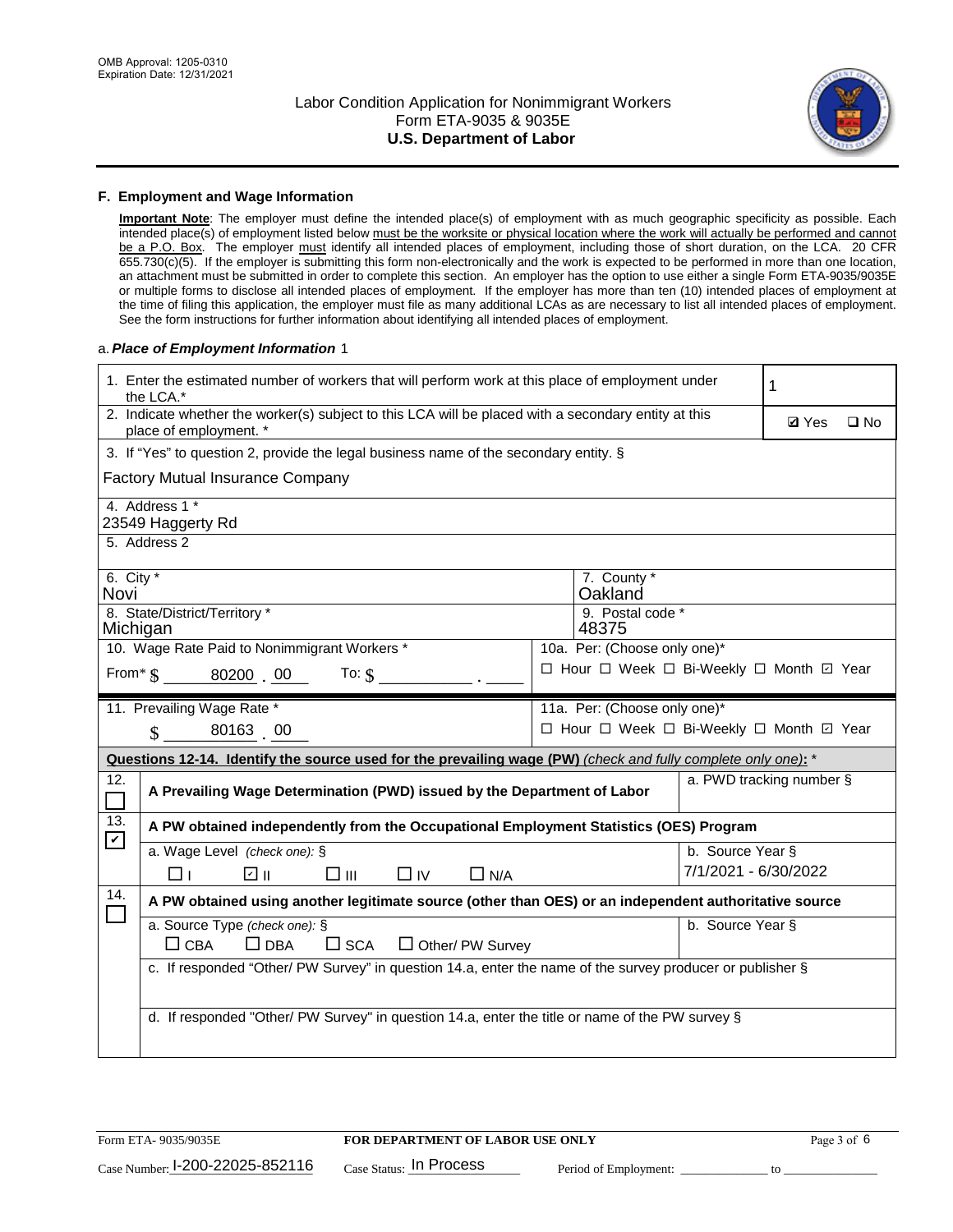

## **G. Employer Labor Condition Statements**

! *Important Note:* In order for your application to be processed, you MUST read Section G of the Form ETA-9035CP - General Instructions for the 9035 & 9035E under the heading "Employer Labor Condition Statements" and agree to all four (4) labor condition statements summarized below:

- (1) **Wages:** The employer shall pay nonimmigrant workers at least the prevailing wage or the employer's actual wage, whichever is higher, and pay for non-productive time. The employer shall offer nonimmigrant workers benefits and eligibility for benefits provided as compensation for services on the same basis as the employer offers to U.S. workers. The employer shall not make deductions to recoup a business expense(s) of the employer including attorney fees and other costs connected to the performance of H-1B, H-1B1, or E-3 program functions which are required to be performed by the employer. This includes expenses related to the preparation and filing of this LCA and related visa petition information. 20 CFR 655.731;
- (2) **Working Conditions:** The employer shall provide working conditions for nonimmigrants which will not adversely affect the working conditions of workers similarly employed. The employer's obligation regarding working conditions shall extend for the duration of the validity period of the certified LCA or the period during which the worker(s) working pursuant to this LCA is employed by the employer, whichever is longer. 20 CFR 655.732;
- (3) **Strike, Lockout, or Work Stoppage:** At the time of filing this LCA, the employer is not involved in a strike, lockout, or work stoppage in the course of a labor dispute in the occupational classification in the area(s) of intended employment. The employer will notify the Department of Labor within 3 days of the occurrence of a strike or lockout in the occupation, and in that event the LCA will not be used to support a petition filing with the U.S. Citizenship and Immigration Services (USCIS) until the DOL Employment and Training Administration (ETA) determines that the strike or lockout has ended. 20 CFR 655.733; and
- (4) **Notice:** Notice of the LCA filing was provided no more than 30 days before the filing of this LCA or will be provided on the day this LCA is filed to the bargaining representative in the occupation and area of intended employment, or if there is no bargaining representative, to workers in the occupation at the place(s) of employment either by electronic or physical posting. This notice was or will be posted for a total period of 10 days, except that if employees are provided individual direct notice by e-mail, notification need only be given once. A copy of the notice documentation will be maintained in the employer's public access file. A copy of this LCA will be provided to each nonimmigrant worker employed pursuant to the LCA. The employer shall, no later than the date the worker(s) report to work at the place(s) of employment, provide a signed copy of the certified LCA to the worker(s) working pursuant to this LCA. 20 CFR 655.734.

1. **I have read and agree to** Labor Condition Statements 1, 2, 3, and 4 above and as fully explained in Section G of the Form ETA-9035CP – General Instructions for the 9035 & 9035E and the Department's regulations at 20 CFR 655 Subpart H. \*

**Ø**Yes ロNo

#### **H. Additional Employer Labor Condition Statements –H-1B Employers ONLY**

!**Important Note***:* In order for your H-1B application to be processed, you MUST read Section H – Subsection 1 of the Form ETA 9035CP – General Instructions for the 9035 & 9035E under the heading "Additional Employer Labor Condition Statements" and answer the questions below.

#### *a. Subsection 1*

| 1. At the time of filing this LCA, is the employer H-1B dependent? §                                                                                                                                                                                            | ⊡ Yes      | $\square$ No |              |  |
|-----------------------------------------------------------------------------------------------------------------------------------------------------------------------------------------------------------------------------------------------------------------|------------|--------------|--------------|--|
| 2. At the time of filing this LCA, is the employer a willful violator? $\S$                                                                                                                                                                                     |            | $\Box$ Yes   | ⊡ No         |  |
| 3. If "Yes" is marked in questions H.1 and/or H.2, you must answer "Yes" or "No" regarding<br>whether the employer will use this application ONLY to support H-1B petitions or extensions of<br>status for exempt H-1B nonimmigrant workers? §                  |            |              | $\Box$ No    |  |
| 4. If "Yes" is marked in question H.3, identify the statutory basis for the<br>■ \$60,000 or higher annual wage<br>exemption of the H-1B nonimmigrant workers associated with this<br>□ Master's Degree or higher in related specialty<br>$\Box$ Both<br>LCA. § |            |              |              |  |
| H-1B Dependent or Willful Violator Employers -Master's Degree or Higher Exemptions ONLY                                                                                                                                                                         |            |              |              |  |
| 5. Indicate whether a completed Appendix A is attached to this LCA covering any H-1B<br>nonimmigrant worker for whom the statutory exemption will be based <b>ONLY</b> on attainment of a<br>Master's Degree or higher in related specialty. §                  | $\Box$ Yes | ⊡ No         | <b>Q</b> N/A |  |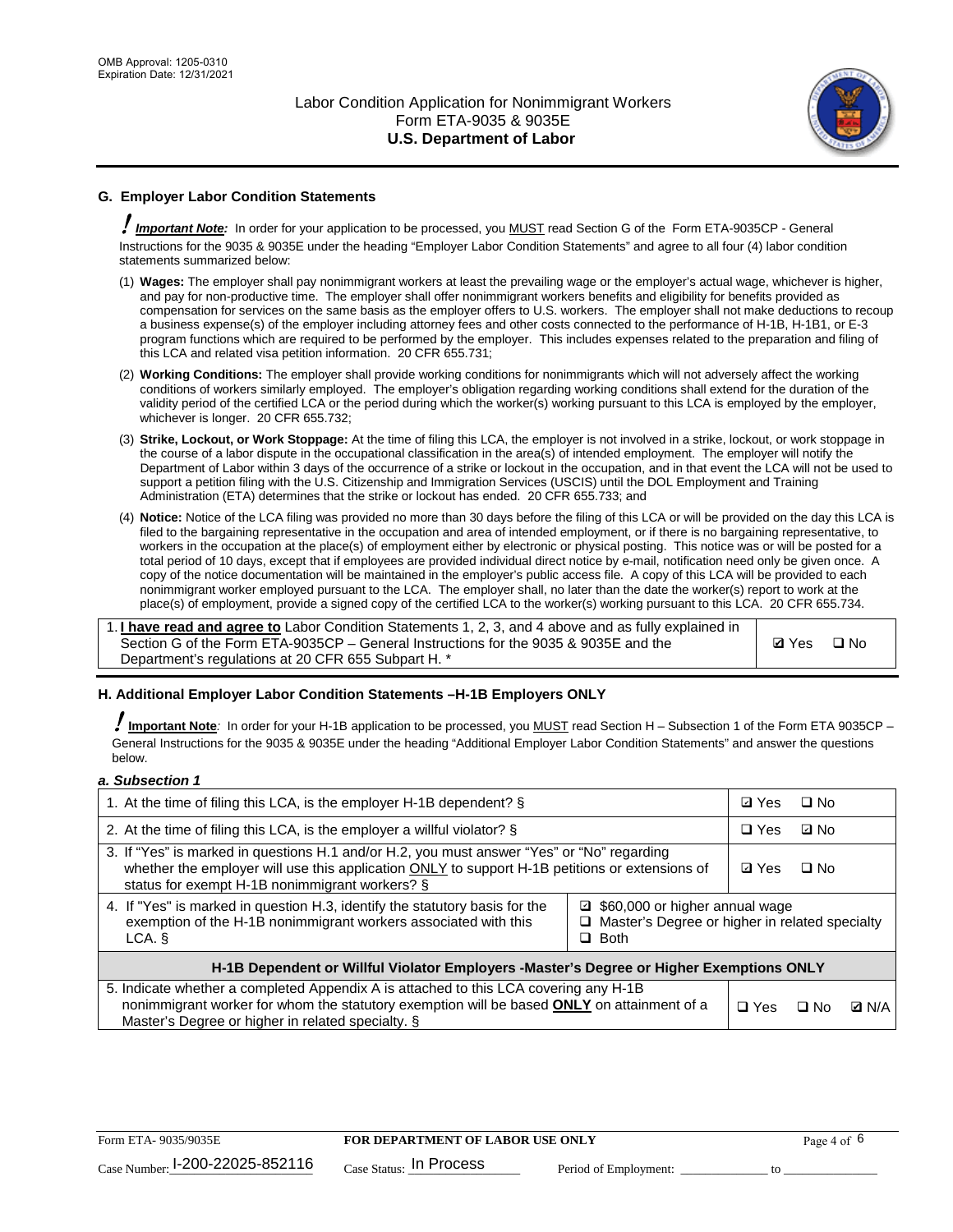

**If you marked "Yes" to questions H.a.1 (H-1B dependent) and/or H.a.2 (H-1B willful violator) and "No" to question H.a.3 (exempt H-1B nonimmigrant workers), you MUST read Section H – Subsection 2 of the Form ETA 9035CP – General Instructions for the 9035 & 9035E under the heading "Additional Employer Labor Condition Statements" and indicate your agreement to all three (3) additional statements summarized below.**

#### *b. Subsection 2*

- A. **Displacement:** An H-1B dependent or willful violator employer is prohibited from displacing a U.S. worker in its own workforce within the period beginning 90 days before and ending 90 days after the date of filing of the visa petition. 20 CFR 655.738(c);
- B. **Secondary Displacement:** An H-1B dependent or willful violator employer is prohibited from placing an H-1B nonimmigrant worker(s) with another/secondary employer where there are indicia of an employment relationship between the nonimmigrant worker(s) and that other/secondary employer (thus possibly affecting the jobs of U.S. workers employed by that other employer), unless and until the employer subject to this LCA makes the inquiries and/or receives the information set forth in 20 CFR 655.738(d)(5) concerning that other/secondary employer's displacement of similarly employed U.S. workers in its workforce within the period beginning 90 days before and ending 90 days after the date of such placement. 20 CFR 655.738(d). Even if the required inquiry of the secondary employer is made, the H-1B dependent or willful violator employer will be subject to a finding of a violation of the secondary displacement prohibition if the secondary employer, in fact, displaces any U.S. worker(s) during the applicable time period; and
- C. **Recruitment and Hiring:** Prior to filing this LCA or any petition or request for extension of status for nonimmigrant worker(s) supported by this LCA, the H-1B dependent or willful violator employer must take good faith steps to recruit U.S. workers for the job(s) using procedures that meet industry-wide standards and offer compensation that is at least as great as the required wage to be paid to the nonimmigrant worker(s) pursuant to 20 CFR 655.731(a). The employer must offer the job(s) to any U.S. worker who applies and is equally or better qualified for the job than the nonimmigrant worker. 20 CFR 655.739.

| 6. I have read and agree to Additional Employer Labor Condition Statements A, B, and C above and |       |           |
|--------------------------------------------------------------------------------------------------|-------|-----------|
| as fully explained in Section H – Subsections 1 and 2 of the Form ETA 9035CP – General           | □ Yes | $\Box$ No |
| Instructions for the 9035 & 9035E and the Department's regulations at 20 CFR 655 Subpart H. §    |       |           |

#### **I. Public Disclosure Information**

! **Important Note***:* You must select one or both of the options listed in this Section.

|  | 1. Public disclosure information in the United States will be kept at: * |  |  |  |
|--|--------------------------------------------------------------------------|--|--|--|
|  |                                                                          |  |  |  |

**sqrt** Employer's principal place of business □ Place of employment

#### **J. Notice of Obligations**

A. Upon receipt of the certified LCA, the employer must take the following actions:

- o Print and sign a hard copy of the LCA if filing electronically (20 CFR 655.730(c)(3));<br>
Maintain the original signed and certified LCA in the employer's files (20 CFR 655.7
- Maintain the original signed and certified LCA in the employer's files (20 CFR 655.705(c)(2); 20 CFR 655.730(c)(3); and 20 CFR 655.760); and
- o Make a copy of the LCA, as well as necessary supporting documentation required by the Department of Labor regulations, available for public examination in a public access file at the employer's principal place of business in the U.S. or at the place of employment within one working day after the date on which the LCA is filed with the Department of Labor (20 CFR 655.705(c)(2) and 20 CFR 655.760).
- B. The employer must develop sufficient documentation to meet its burden of proof with respect to the validity of the statements made in its LCA and the accuracy of information provided, in the event that such statement or information is challenged (20 CFR 655.705(c)(5) and 20 CFR 655.700(d)(4)(iv)).
- C. The employer must make this LCA, supporting documentation, and other records available to officials of the Department of Labor upon request during any investigation under the Immigration and Nationality Act (20 CFR 655.760 and 20 CFR Subpart I).

*I declare under penalty of perjury that I have read and reviewed this application and that to the best of my knowledge, the*  information contained therein is true and accurate. I understand that to knowingly furnish materially false information in the *preparation of this form and any supplement thereto or to aid, abet, or counsel another to do so is a federal offense punishable by fines, imprisonment, or both (18 U.S.C. 2, 1001,1546,1621).*

| 1. Last (family) name of hiring or designated official *   2. First (given) name of hiring or designated official *   3. Middle initial §<br>Vidyadharan | Saniav           |  |
|----------------------------------------------------------------------------------------------------------------------------------------------------------|------------------|--|
| 4. Hiring or designated official title *<br>Chief Legal Officer                                                                                          |                  |  |
| 5. Signature *                                                                                                                                           | 6. Date signed * |  |

| Form ETA-9035/9035E                         | <b>FOR DEPARTMENT OF LABOR USE ONLY</b> |                       |  |
|---------------------------------------------|-----------------------------------------|-----------------------|--|
| $_{\text{Case Number:}}$ I-200-22025-852116 | $_{\text{Case Status:}}$ In Process     | Period of Employment: |  |